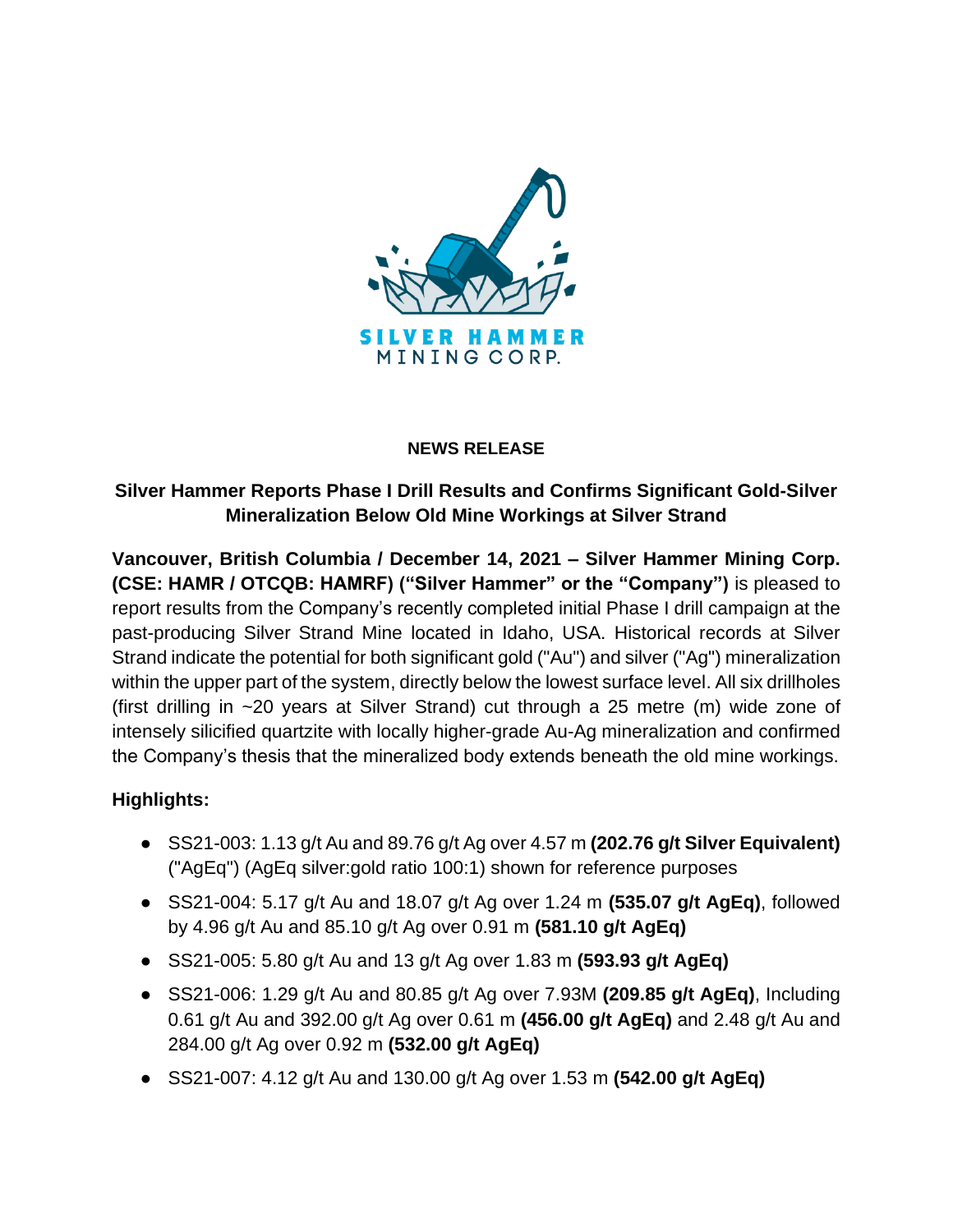"We are very encouraged that all six drillholes from our initial drill campaign at Silver Strand cut significant Au-Ag mineralization. Quickly and cost effectively rehabilitating and utilizing the existing underground allowed us to create a new drilling station accessed from the surface level 3 portal," stated President and CEO, Morgan Lekstrom.

Lekstrom added, "Other large high-grade silver mines in the same Revett Formation rocks within the Coeur d'Alene district extend to 1,800 m or greater, often with the highest silver grades starting 100's of metres below surface. Our shallow confirmatory drilling has successfully delivered proof-of-concept and we look forward to testing the system at greater depth and targeting potential additional high-grade chutes along strike in 2022."



**Figure 1: Long section showing mined out stopes and highlighted intercepts**

The Company recently completed mine rehabilitation work within the level 3 portal (see Figure 1 above and press release September 1, 2021) and established a new underground drill station stepped out from the old mine workings. This station is on the same plane as surface and will allow for an expedited, focused, and cost-effective way to continue drilling at greater depths and along strike.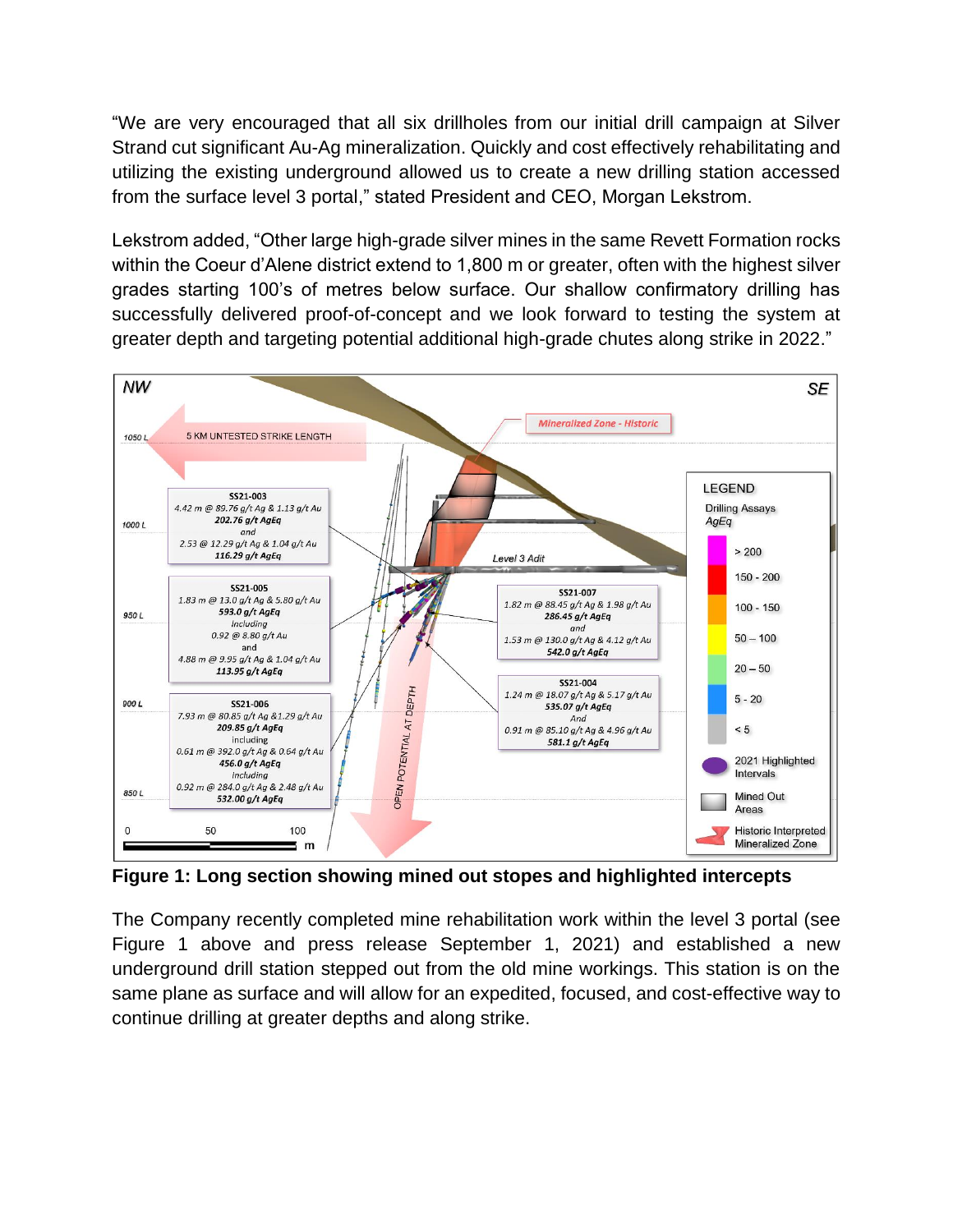| Hole ID          | From (m) | To(m) | INTVL (m) | $Au_g/t$                 | $Ag_g/t$ | AgEq_g/t* |
|------------------|----------|-------|-----------|--------------------------|----------|-----------|
| SS21-003         | 19.66    | 24.08 | 4.42      | 1.13                     | 89.76    | 202.76    |
|                  | 24.08    | 25.21 | 1.13      | No samples obtained      |          |           |
| and              | 25.21    | 27.74 | 2.53      | 1.04                     | 12.29    | 116.29    |
|                  |          |       |           |                          |          |           |
| SS21-004         | 41.76    | 43.01 | 1.25      | 5.17                     | 18.07    | 535.07    |
|                  | 43.01    | 46.33 | 3.32      | <b>Post mineral Dyke</b> |          |           |
| and              | 46.33    | 47.24 | 0.91      | 4.96                     | 85.10    | 581.10    |
|                  |          |       |           |                          |          |           |
| SS21-005         | 26.21    | 28.04 | 1.83      | 5.80                     | 13.93    | 593.93    |
| <b>Including</b> | 26.21    | 27.13 | 0.92      | 8.80                     | $3$      | 880.00    |
| And              | 31.39    | 36.27 | 4.88      | 1.04                     | 9.95     | 113.95    |
|                  |          |       |           |                          |          |           |
| SS21-006         | 35.05    | 42.98 | 7.93      | 1.29                     | 80.85    | 209.85    |
| <b>Including</b> | 38.71    | 39.32 | 0.61      | 0.64                     | 392.00   | 456.00    |
| <b>Including</b> | 40.84    | 41.76 | 0.92      | 2.48                     | 284.00   | 532.00    |
|                  |          |       |           |                          |          |           |
| SS21-007         | 29.57    | 31.39 | 1.82      | 1.98                     | 88.45    | 286.45    |
| <b>Including</b> | 30.48    | 31.39 | 0.91      | 2.36                     | 111.00   | 347.00    |
| and              | 34.44    | 35.97 | 1.53      | 4.12                     | 130.00   | 542.00    |
|                  |          |       |           |                          |          |           |
| SS21-008         | 15.54    | 17.78 | 2.24      | 0.47                     | 84.40    | 131.40    |

**Table 1: Summary of significant gold (Au) and silver (Ag) assay results**

*\*Notes: All reported assays are downhole core lengths, uncapped and calculated using a 110 g/t Ag cut-off grade. AgEq\_g/t = Ag\_g/t + Au\_g/t\*100; True thickness unknown. One hundred percent recovery utilized. AgEq shown for reference purposes.* 

## **Background and Interpretation of Results**

The Company's initial targeted pierce points would have required approximately 3,000 m of drilling from surface as well as a more extensive surface permitting process, but by utilizing an underground drill method, the equivalent drilling was completed with only ~290 m in six core holes. Drillholes were positioned to evaluate presumed extensions of mineralization beneath the lowest production level of the mine (see Figure 2 below).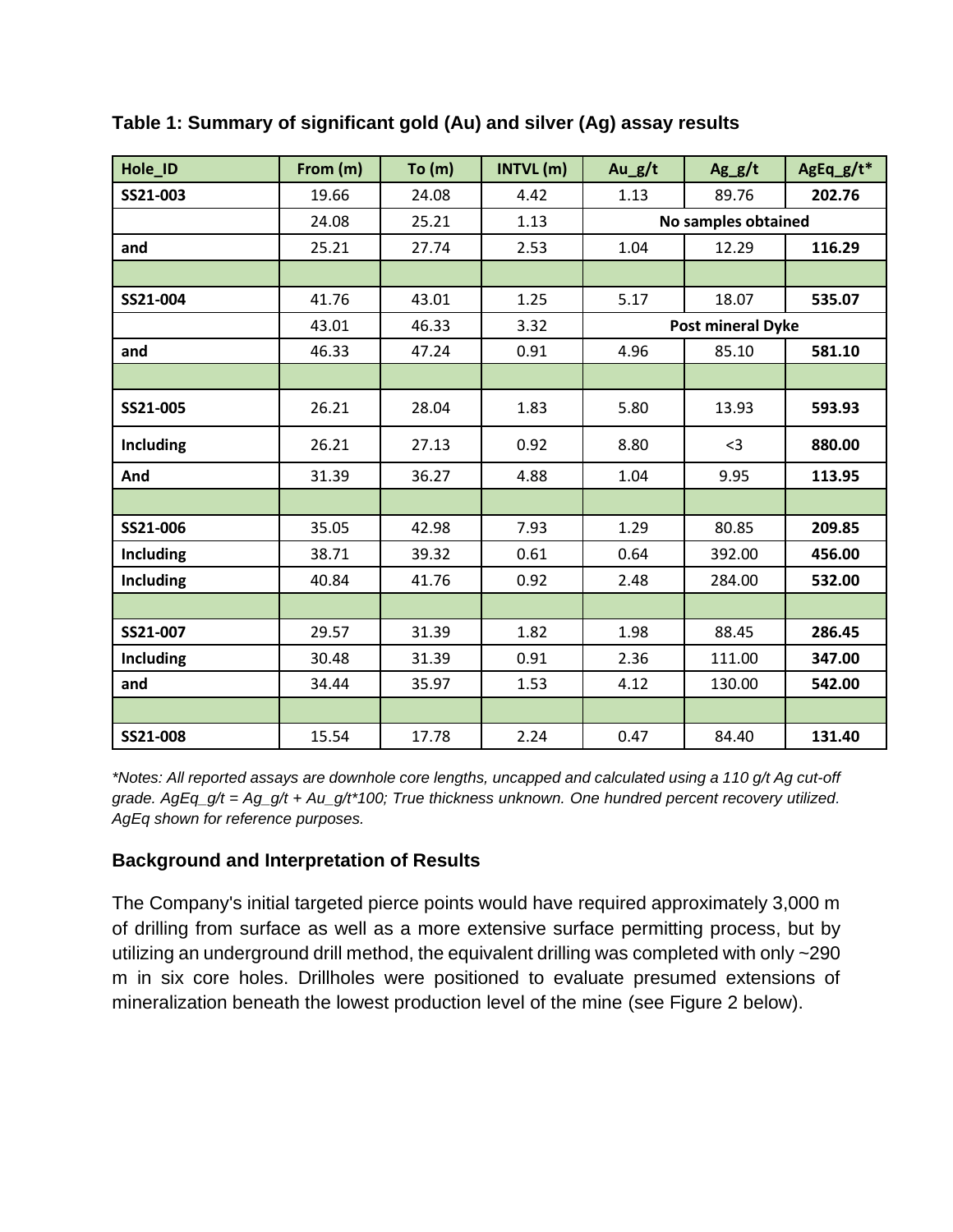

**Figure 2: Oblique cross section highlighting 2021 assay results**

The six drillholes completed from the underground drilling all passed through a 25 m wide zone of intensely silicified quartzite with extensive, highly fractured quartz veining which hosts at its core the Au-Ag mineralization being reported (see Table 1 above). This zone of pervasive hydrothermal alteration and lower grade halo precious metal mineralization (e.g. SS21-005 cut 1.36 g/t Au over 15.5 m and SS21-007 cut 1.38 g/t Au over 9.41 m) is also intruded by a post-mineral mafic dyke, as noted for drillhole SS21-004. The extent and intensity of the silica alteration supports the Company's view that the Silver Strand project represents a compelling exploration target with potential for increased gold-silver values across broader intervals at greater depths and along strike.

Confirming the association of the quartz to the mafic dyke, allows the Company to extend its exploration plans not only underground, but to understand the UAV MAG survey anomalies with potential for exploration surface drilling as well.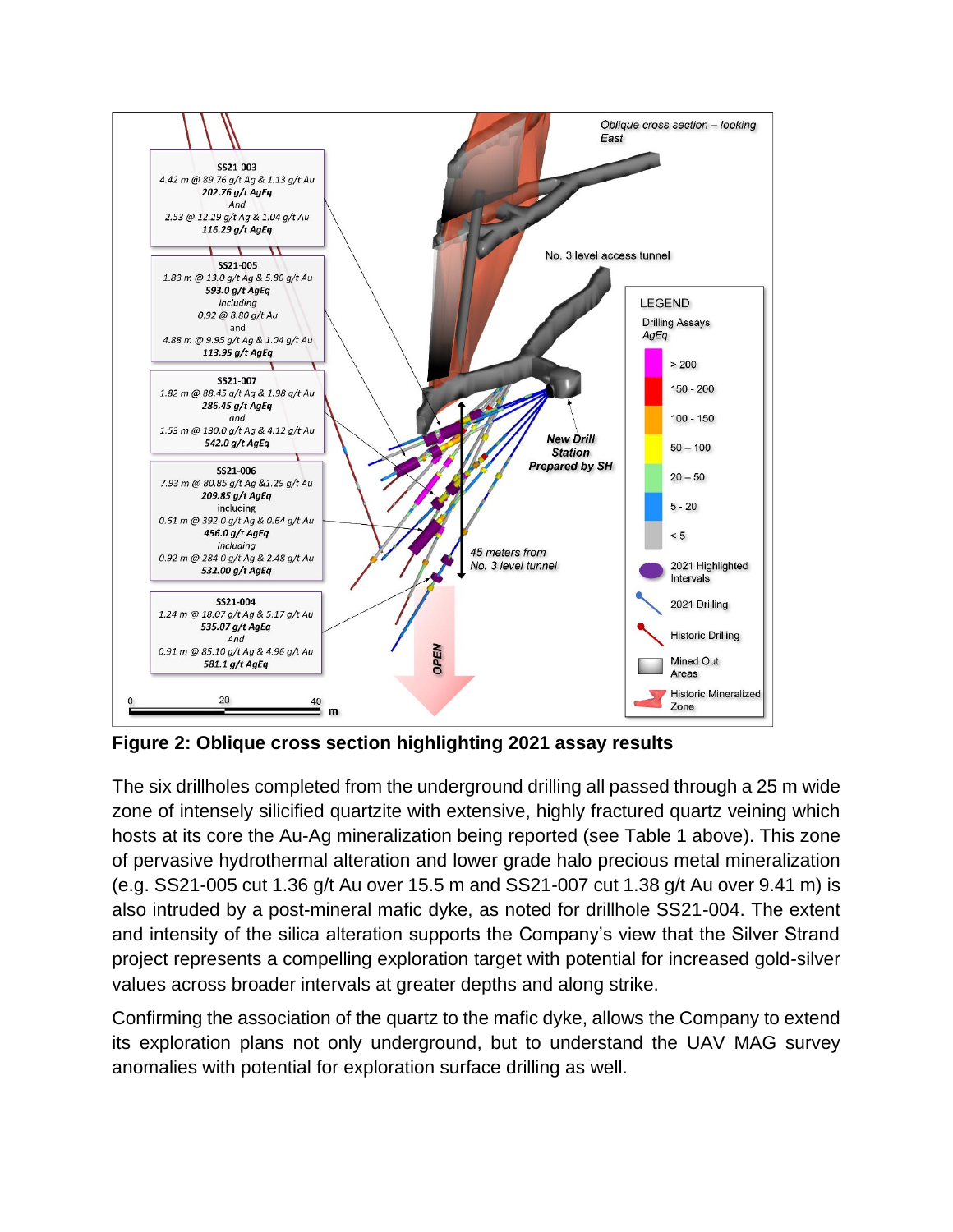# **Quality Assurance, Quality Control**

## Sample Security

The following measures were taken to ensure sample security: samples were submitted to the American Analytical Services (AAS) by company personnel following the guidelines and procedures of Silver Hammer Mining Company; only authorized personnel have attended the samples; core was logged at the Silver Hammer core processing facility and then transferred to the AAS lab in Osburn, Idaho.

## Analysis Suite

All drill core samples were analyzed by AAS using conventional assay methods involving the fire assaying of 30 gram charges of pulverized sample material for gold and silver, with ICP finishing. Gravimetric analyses were to be applied to any samples that yielded Au values greater than 10 g/t Au and 10 g/t Ag. In addition, pulverized charges were collected for all core samples and were entirely dissolved using 4-acid digestion, with the final solution being analyzed for 35 elements using the ICP-MS method.

#### Audits or reviews

Internal review of sampling techniques, data, and drilling results by the Company's management is routinely done through the course of the project.

#### Standards, Blanks and Duplicates

For quality assurance/quality control purposes, the batches of core samples sent to AAS for assaying and ICP analyses were regularly infused with 'duplicate', 'standard' and 'blank' samples. So-called 'standard' samples consisted of certified reference material (OREAS 611) of pulverized rock obtained from OREAS, a company that provides certified reference materials. The 'blank' samples consisted of barren landscaping gravel, while the 'duplicates' were in fact laboratory duplicates created during sample preparation at the labs of AAS. The laboratory also provided analytical results for their own reference samples for further a QA/QC check. The standards and blanks were inserted into the assay stream by Silver Hammer geologists.

## **Qualified Person**

Technical aspects of this press release have been reviewed and approved by Philip Mulholland, P.Geo., the designated Qualified Person (QP) under National Instrument 43- 101.